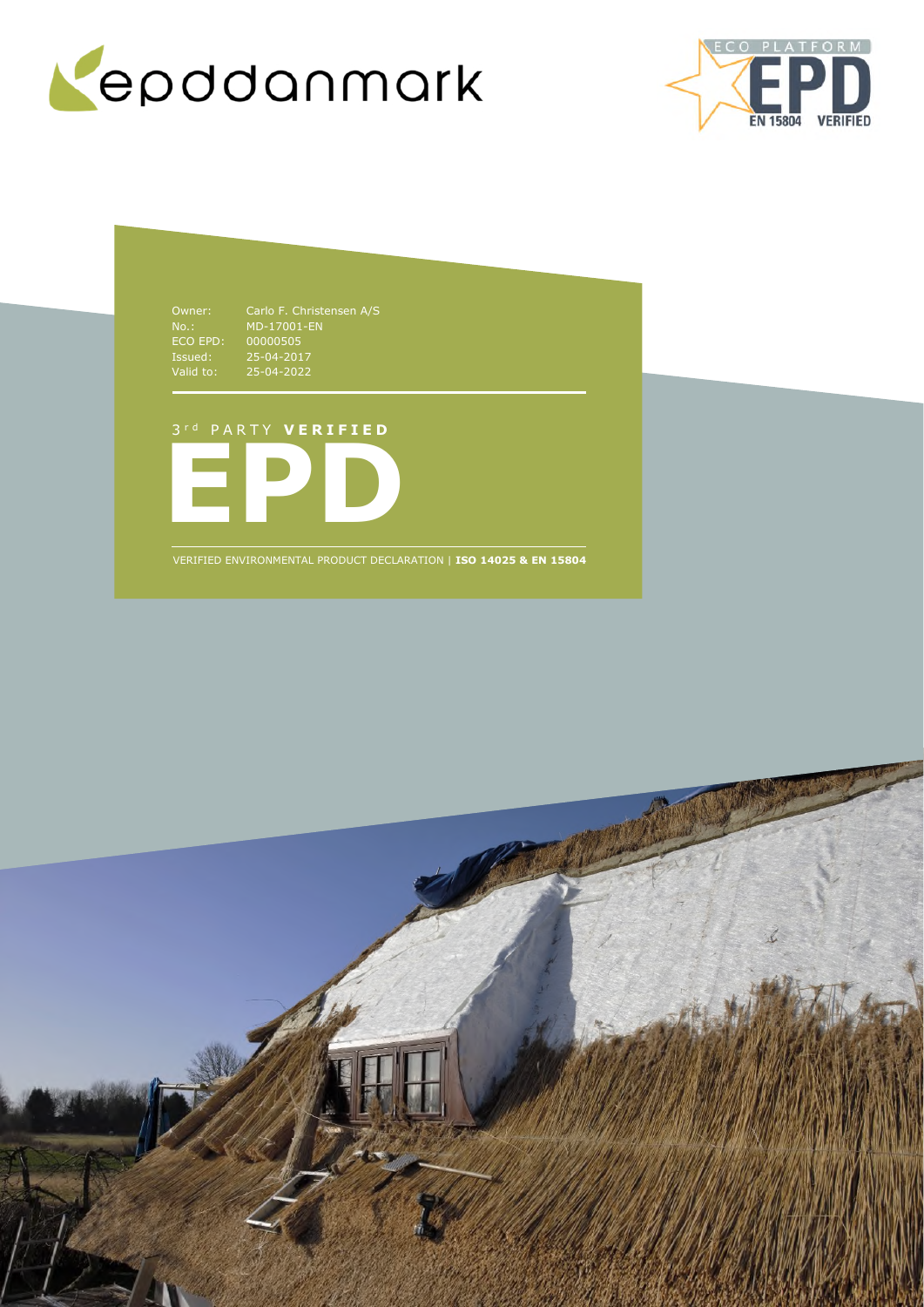

## **Owner of declaration**

Carlo F. Christensen A/S Kastbjergvej 15 DK-8585 Glesborg VAT: 75906811

**Programme operator**  Danish Technological Institute www.dti.dk

**Programme**  EPD Danmark www.epddanmark.dk

Repodanmark

**Declared product**  Thatched roof, including reed material, fireproofing membrane and fastening system

### **Production site**

Kastbjergvej 15 DK-8585 Glesborg Denmark

### **Products use**

The thatched roof is used as roof covering on pitched roofs.

| Carlo F. Christensen A/S |
|--------------------------|
|                          |
|                          |

Lan



**Issued:** 25-04-2017 **Valid to:** 25-04-2022

### **Basis of calculation**

This EPD is developed in accordance with the European standard EN 15804.

#### **Comparability**

EPDs of construction products may not be comparable if they do not comply with the requirements in EN 15804. EPD data may not be comparable if the datasets used are not developed in accordance with EN 15804 and if the background systems are not based on the same database.

#### **Validity**

This EPD has been verified in accordance with ISO 14025 and is valid for 5 years from the date of issue.

#### **Use**

The intended use of an EPD is to communicate scientifically based environmental information for construction products, for the purpose of assessing the environmental performance of buildings.

### **EPD type**

☐Cradle-to-gate ☐Cradle-to-gate with options ☒Cradle-to-grave

CEN standard EN 15804 serves as the core PCR Independent verification of the declaration and data, according to EN ISO 14025 □ internal **a** external

Third party verifier:

V V *David Palm* 

**Declared unit**   $1 \text{ m}^2$ 

### **Functional unit**

1  $m<sup>2</sup>$  of thatched roof with a reference service life (RSL) of 50 years, including special fastening system and fireproofing

*Mathias Høeg EPD Danmark*

#### Life cycle stages and modules (MND = module not declared; MNR = module not relevant) Product Construction Use End of life Beyond the system process boundary processing Waste processing Re-use, recovery De-construction Re-use, recovery De-construction Manufacturing Refurbishment Refurbishment Manufacturing material Replacement Replacement and recycling potential Maintenance Operational Operational energy use Operational Operational Installation water use demolition Transport Transport Transport process supply Disposal Repair Use Waste p Raw A1 | A2 | A3 | A4 | A5 | B1 | B2 | B3 | B4 | B5 | B6 | B7 | C1 | C2 | C3 | C4 | D  $\textbf{X} \parallel \textbf{X} \parallel \textbf{X} \parallel \textbf{X} \parallel \textbf{X} \parallel \textbf{X} \parallel \textbf{X} \parallel \textbf{X} \parallel \textbf{X} \parallel \text{MNR} \parallel \textbf{MNR} \parallel \textbf{X} \parallel \textbf{X} \parallel \textbf{X} \parallel \textbf{X} \parallel \textbf{X}$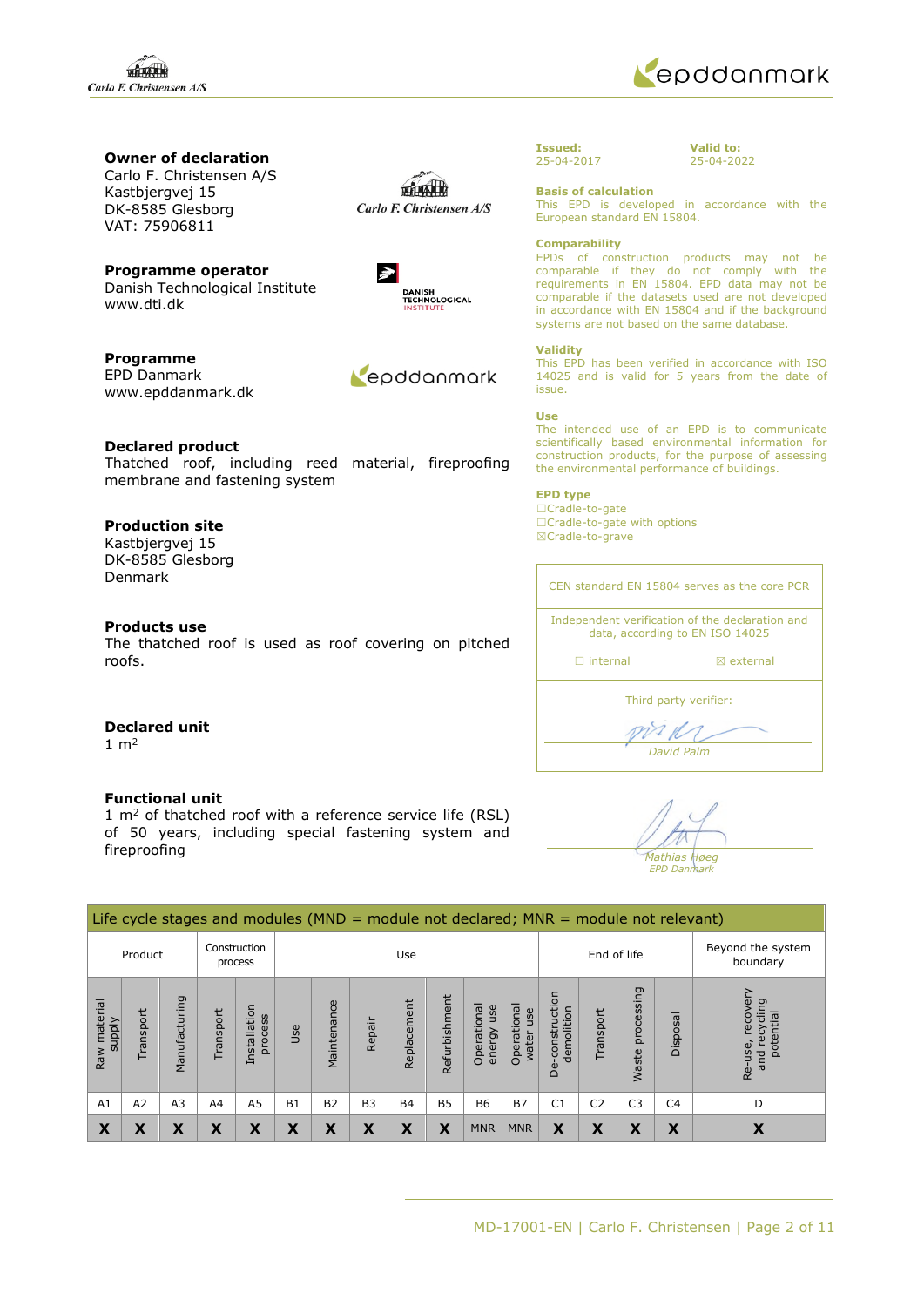



# Product information

**Product description** The declared product covers the complete system for mounting a thatched roof. This includes the reed material as well as a fireproofing membrane and a fixing system. The fireproofing membrane is a glass fibre product with the trade name Sepatec. The fixing system consists of steel screws for thatching and steel rods. The product components and packaging materials are shown in the tables below.

| <b>Material</b>               | Weight-% of declared product |
|-------------------------------|------------------------------|
| Reed material                 | 97,3                         |
| Sepatec fireproofing membrane | 1,6                          |
| Thatching screws              | 0,3                          |
| Steel rod                     | 0,8                          |
| <b>TOTAL</b>                  | 100                          |
|                               |                              |
| Packaging                     | <b>Weight-% of packaging</b> |
| Nylon string                  | 19,4                         |
| Wood pallets                  | 3,6                          |
| Steel band                    | 76,5                         |
| PE-film                       | 0,5                          |
| <b>TOTAL</b>                  | 100                          |

**Representativeness** This declaration, including data collection, the modelled foreground system and the results, represents  $1 \text{ m}^2$  of thatched roof on the production site located in Glesborg, Denmark. Product specific data are based on average values collected from 2015.

> The LCA results represents an average mass of reed and number of screws per functional unit. This is due to different practices among the thatchers during the installation. Reed averages has been calculated based on data collected from 16 different thatchers, ranging from 30 to  $54 \text{ kg/m}^2$ . The graph below shows the natural change in GWP as a result of a change in reed mass per  $m<sup>2</sup>$ , due to the biogenic carbon content in the reed, which makes up over 97 mass-% of the functional unit.



Screws average has been calculated based on data collected from 20 different thatchers, ranging from 11 to 18 screws per  $m^2$ .

Background data are based on GaBi databases, supplemented with data from Ecoinvent in one exception. Generally, the used background datasets are of high quality and most of the datasets are less than 10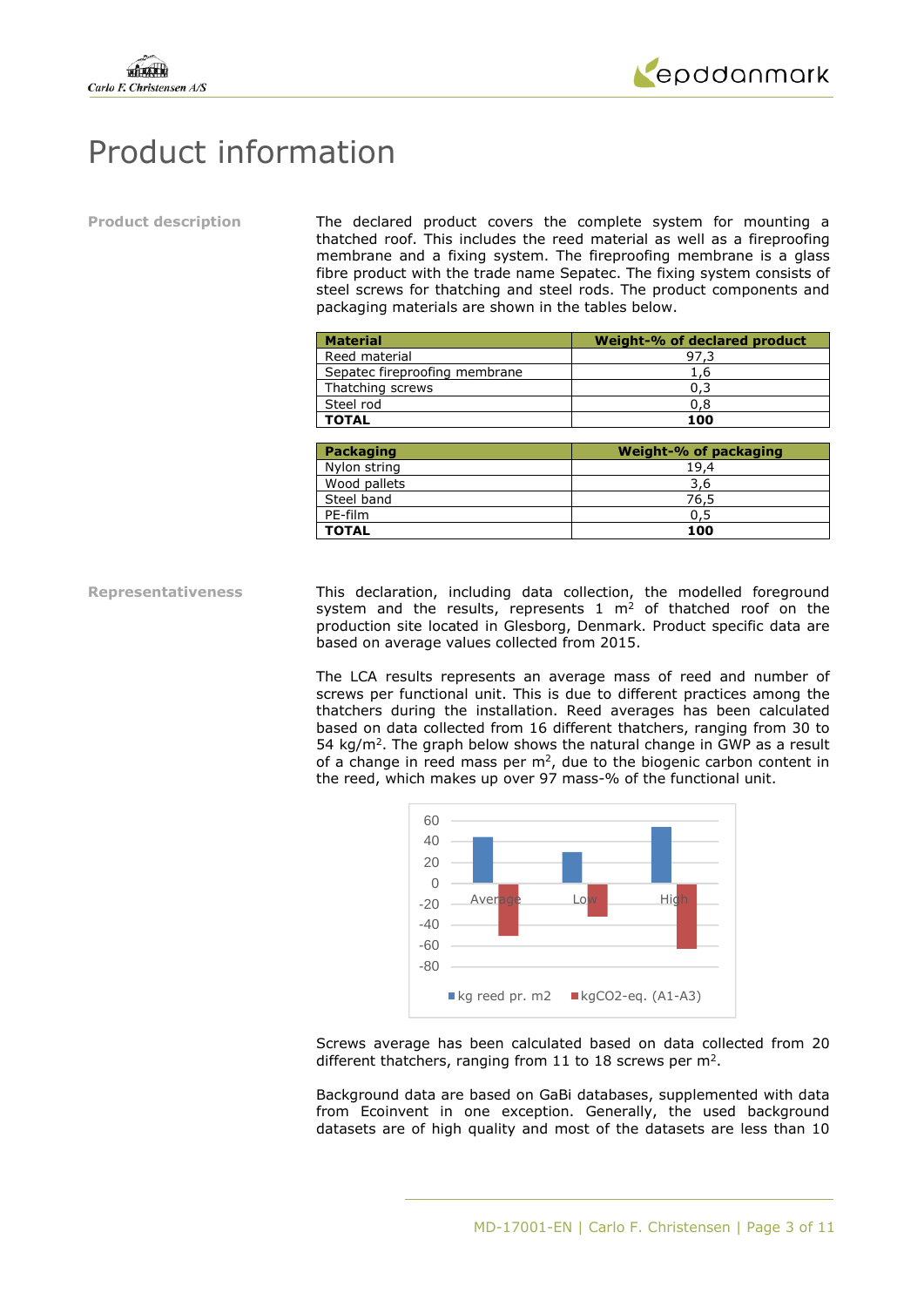

years old. However, one dataset is more than 10 years old and one dataset have expired. These are still considered valid in this study though, since it has been maintained in the GaBi database, it comes from reliable sources and because the processes have not changed significantly.

**Dangerous substances** Thatched roofs does not contain substances listed in the "Candidate List of Substances of Very High Concern for authorisation"

[\(http://echa.europa.eu/candidate-list-table\)](http://echa.europa.eu/candidate-list-table)

**Essential characteristics (CE)**  Thatched roofs are not covered by the scope of any harmonized technical specifications (hEN or EAD) according to the construction products regulation (EU regulation 305/2011). Therefore, no essential characteristics are given.

> Further technical information can be obtained by contacting the manufacturer or on the manufacturers website:

www.carlofchristensen.dk

50 years.

**Reference Service Life (RSL)** 

RSL is based on guidelines published by the industry association, Danish Thatcher Guild, and represents Scandinavian practices and climate conditions.

50 years is the technical lifetime of a correctly installed roof according to the described technical guidelines. These are based on the detailed experience, which the industry has collected and systemically processed over the last several decades.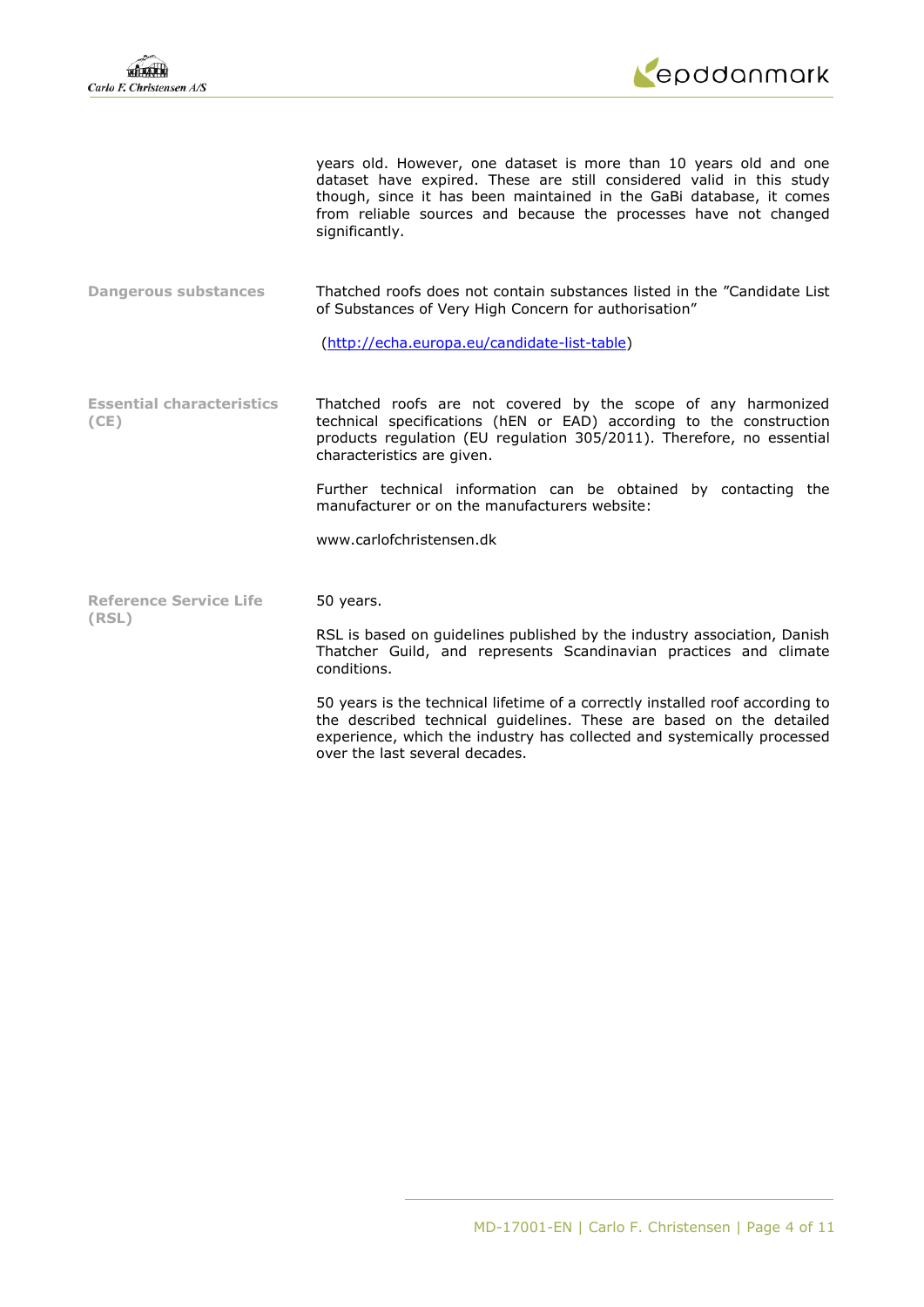

# LCA background

Declared unit **The LCI and LCIA results in this EPD relates to 1 m<sup>2</sup> of thatched roof,** including special fastening system and fireproofing

| <b>Name</b>                | <b>Value</b> | <b>Unit</b>              |
|----------------------------|--------------|--------------------------|
| Declared unit              |              | m                        |
| Density                    | 45.8         | ka/m²                    |
| Conversion factor to 1 kg. | 0.0218       | $\overline{\phantom{0}}$ |

**PCR** This EPD is developed according to the core rules for the product category of construction products in EN 15804.

### **Flow diagram**



**System boundaries** This EPD is based on a cradle-to-grave LCA, in which 100 weight-% has been accounted for. All relevant processes during the life cycle of the product has been accounted for and no life cycle stages has been omitted, in which significant environmental impacts are taking place. B6 and B7 is assessed to be not relevant.

> The general rules for the exclusion of inputs and outputs follows the requirements in EN 15804, 6.3.5, where the total of neglected input flows per module shall be a maximum of 5 % of energy usage and mass and 1 % of energy usage and mass for unit processes.

### **Product stage (A1-A3) includes**:

- A1 Extraction and processing of raw materials
- A2 Transport to the production site
- A3 Manufacturing processes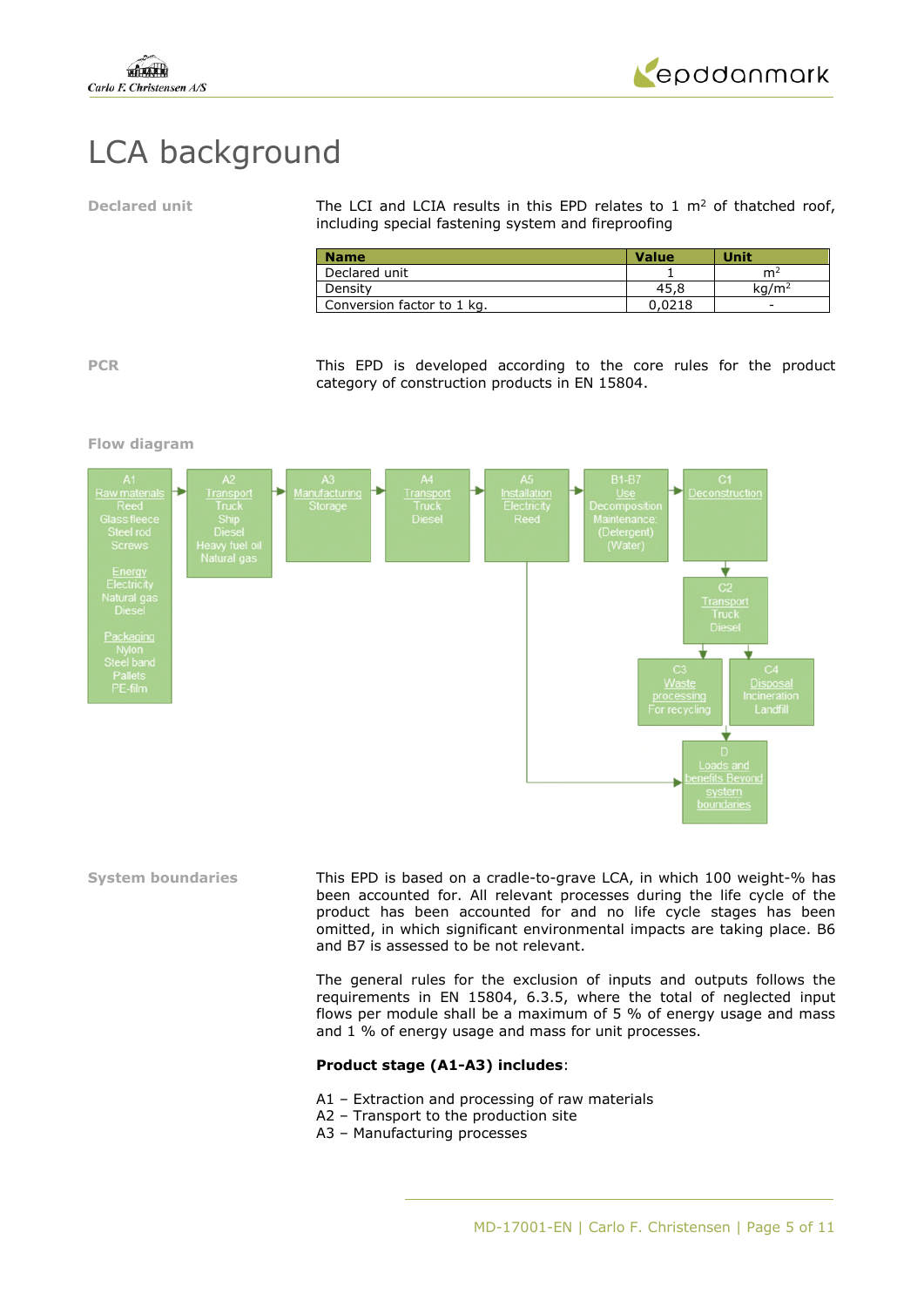

The product stage comprises the acquisition of all raw materials, products and energy, transport to the production site, packaging and waste processing up to the "end-of-waste" state or final disposal. The LCA results are declared in aggregated form for the product stage, which means, that the sub-modules A1, A2 and A3 are declared as one module A1-A3.

The manufacturer stores, sometimes re-pack and then sells the individual materials, which are then assembled at the construction site. As such, the product is declared as installed in the building

### **Construction process stage (A4-A5) includes:**

The construction process stage includes:

- A4 transport to the building site
- A5 installation into the building

This includes the provision of all materials, products and energy, as well as waste processing up to the end-of-waste state or disposal of final residues during the construction process stage. These information modules also include all impacts and aspects related to any losses during this construction process stage.

### **Use stage (B1-B7) includes:**

The use stage, related to the building fabric includes:

- B1 use or application of the installed product
- B2 maintenance
- B3 repair
- B4 replacement
- B5 refurbishment

The use stage related to the operation of the building includes:

- B6 operational energy use
- B7 operational water use

These information modules include provision and transport of all materials, products, as well as energy and water provisions, waste processing up to the end-of-waste state or disposal of final residues during this part of the use stage.

### **End-of-life stage (C1-C4 + D)**

The end-of-life stage includes:

- C1 de-construction, demolition
- C2 transport to waste processing
- C3 waste processing for reuse, recovery and/or recycling
- C4 disposal

Module D includes the reuse, recovery and/or recycling potentials, expressed as net impacts and benefits.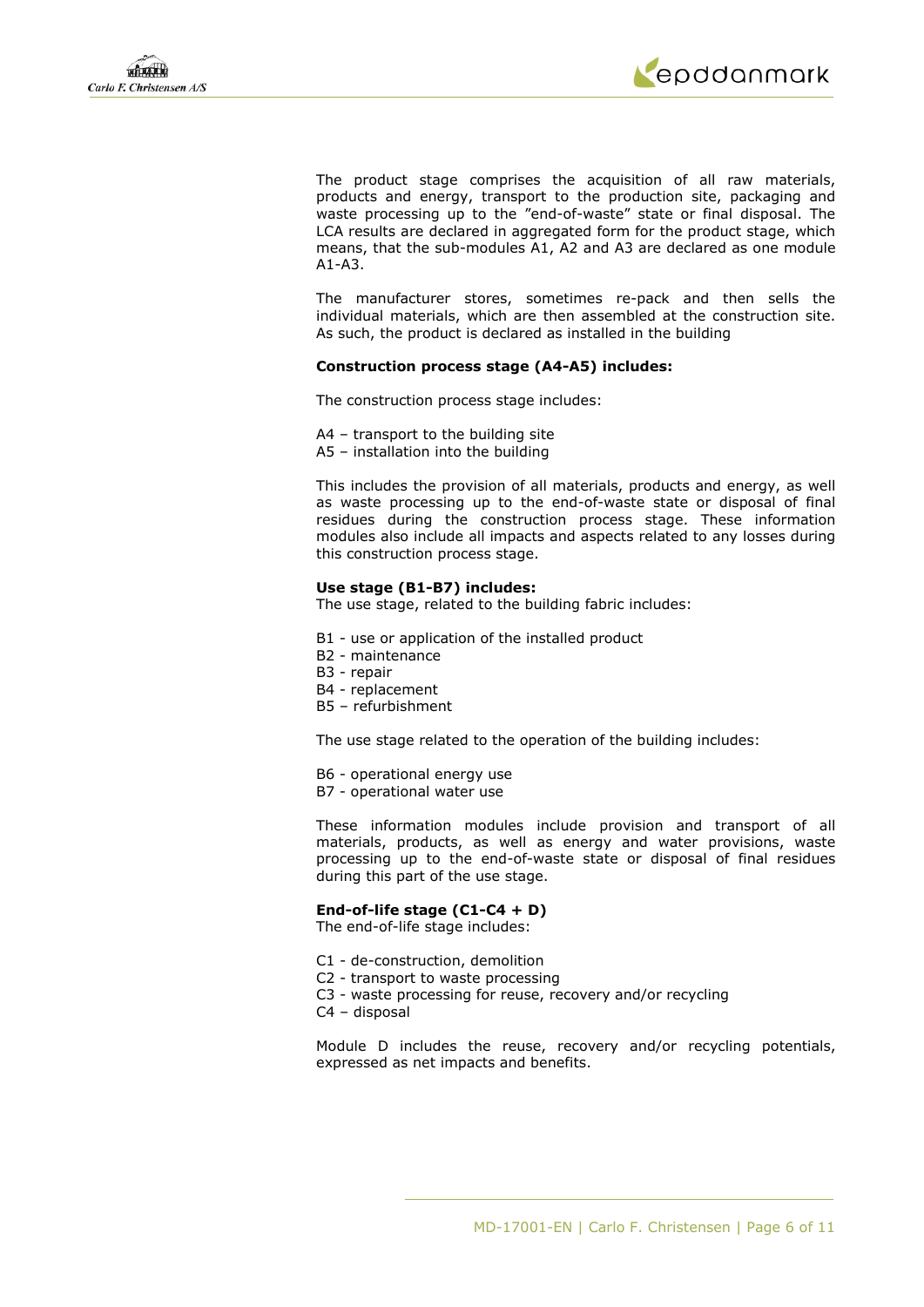



# LCA results

|                  | <b>ENVIRONMENTAL IMPACTS PER M<sup>2</sup></b>                                                                                                                                                                                                                                                                         |           |                |                |                |           |           |           |           |                |                |                |                |                |
|------------------|------------------------------------------------------------------------------------------------------------------------------------------------------------------------------------------------------------------------------------------------------------------------------------------------------------------------|-----------|----------------|----------------|----------------|-----------|-----------|-----------|-----------|----------------|----------------|----------------|----------------|----------------|
| <b>Parameter</b> | <b>Unit</b>                                                                                                                                                                                                                                                                                                            | $A1 - A3$ | A <sub>4</sub> | A <sub>5</sub> | <b>B1</b>      | <b>B2</b> | <b>B3</b> | <b>B4</b> | <b>B5</b> | C <sub>1</sub> | C <sub>2</sub> | C <sub>3</sub> | C <sub>4</sub> | D              |
| <b>GWP</b>       | [ $kg CO2$ -eq.]                                                                                                                                                                                                                                                                                                       | $-50,4$   | 0,555          | 0,809          | 38,4           | 0,00415   | 0         | 0         | 0         | 0              | 0,134          | 0              | 40,5           | $-15,2$        |
| ODP              | [kg CFC11-eg.]                                                                                                                                                                                                                                                                                                         | 3,97E-009 | 4.52E-013      | 6.31E-013      | $\Omega$       | 4,66E-010 | 0         | 0         | $\Omega$  | 0              | 1,09E-013      | $\mathbf 0$    | 8,81E-012      | $-1.62E - 011$ |
| AP               | $[ka SO2-eq.]$                                                                                                                                                                                                                                                                                                         | 0,42      | 0,00239        | 0,00423        | $\mathbf 0$    | 6,81E-005 | $\Omega$  | 0         | $\Omega$  | $\mathbf 0$    | 0.000575       | $\mathbf 0$    | 0,00413        | $-0.02$        |
| EP               | [kg $PO43$ -eg.]                                                                                                                                                                                                                                                                                                       | $-0.882$  | 0,000595       | $-0,00862$     | 0,349          | 6,78E-005 | 0         | 0         | 0         | 0              | 0,000143       | $\mathbf 0$    | 0,000843       | $-0,00249$     |
| <b>POCP</b>      | [kg ethene-eq.]                                                                                                                                                                                                                                                                                                        | 0,00395   | $-0.00087$     | 2,4E-005       | $\mathbf 0$    | 1.61E-005 | 0         | 0         | $\Omega$  | 0              | $-0,00021$     | $\mathbf 0$    | 0,000334       | $-0,0021$      |
| <b>ADPE</b>      | [kg Sb-eq.]                                                                                                                                                                                                                                                                                                            | 0,000125  | 5.02E-008      | 4,55E-007      | $-1.51E - 005$ | 5,33E-008 | 0         | 0         | 0         | 0              | 1,21E-008      | 0              | 3,83E-007      | $-2,88E-006$   |
| <b>ADPF</b>      | [MJ]                                                                                                                                                                                                                                                                                                                   | 327       | 7,66           | 3,34           | $\mathbf 0$    | 0,066     | 0         | 0         | 0         | 0              | 1,85           | 0              | 7.41           | $-201$         |
| Caption          | GWP = Global warming potential; ODP = Ozone depletion potential; AP = Acidification potential of soil and water; EP = Eutrophication potential; POCP = Photochemical ozone creation potential; ADPE = Abiotic depletion<br>potential for non fossil resources; ADPF = Abiotic depletion potential for fossil resources |           |                |                |                |           |           |           |           |                |                |                |                |                |

|                  | <b>RESOURCE USE PER M<sup>2</sup></b>                                                                                                                                                                                                                                                                                                                                                          |                |                |                          |                |                          |             |                          |                |                          |                          |                |                |           |
|------------------|------------------------------------------------------------------------------------------------------------------------------------------------------------------------------------------------------------------------------------------------------------------------------------------------------------------------------------------------------------------------------------------------|----------------|----------------|--------------------------|----------------|--------------------------|-------------|--------------------------|----------------|--------------------------|--------------------------|----------------|----------------|-----------|
| <b>Parameter</b> | <b>Unit</b>                                                                                                                                                                                                                                                                                                                                                                                    | $A1 - A3$      | A <sub>4</sub> | A <sub>5</sub>           | <b>B1</b>      | <b>B2</b>                | <b>B3</b>   | <b>B4</b>                | <b>B5</b>      | C <sub>1</sub>           | C <sub>2</sub>           | C <sub>3</sub> | C <sub>4</sub> | D         |
| PERE             | [MJ]                                                                                                                                                                                                                                                                                                                                                                                           | 262            |                | $\overline{\phantom{a}}$ | $\blacksquare$ | $\sim$                   |             | $\overline{\phantom{a}}$ |                | $\overline{\phantom{a}}$ | $\overline{\phantom{a}}$ |                |                |           |
| <b>PERM</b>      | [MJ]                                                                                                                                                                                                                                                                                                                                                                                           | 741            |                | $\overline{\phantom{a}}$ | $\overline{a}$ | $\overline{\phantom{a}}$ | $\sim$      | $\sim$                   | $\overline{a}$ | $\overline{\phantom{a}}$ | $\overline{\phantom{0}}$ | $\overline{a}$ |                |           |
| <b>PERT</b>      | [MJ]                                                                                                                                                                                                                                                                                                                                                                                           | 1E003          | 0,395          | 9,87                     | $\mathbf 0$    | 0,274                    | $\mathbf 0$ | 0                        | 0              | $\mathbf{0}$             | 0,0954                   | 0              | 1,31           | $-59.9$   |
| PENRE            | [MJ]                                                                                                                                                                                                                                                                                                                                                                                           | 330            |                | $\overline{\phantom{a}}$ | $\overline{a}$ | $\overline{\phantom{a}}$ | $\sim$      | $\overline{\phantom{a}}$ |                | $\overline{\phantom{a}}$ | $\overline{a}$           | $\overline{a}$ |                |           |
| <b>PENRM</b>     | [MJ]                                                                                                                                                                                                                                                                                                                                                                                           | 6              |                | $\overline{\phantom{a}}$ | $\overline{a}$ | $\overline{\phantom{a}}$ | $\sim$      | $\overline{\phantom{a}}$ |                | $\blacksquare$           | $\overline{a}$           |                |                |           |
| <b>PENRT</b>     | [MJ]                                                                                                                                                                                                                                                                                                                                                                                           | 336            | 7,7            | 3,45                     | $-0.619$       | 0,07                     | $\mathbf 0$ | 0                        | 0              | $\mathbf{0}$             | 1,86                     | 0              | 8,81           | $-208$    |
| <b>SM</b>        | [kg]                                                                                                                                                                                                                                                                                                                                                                                           | $\overline{0}$ | $\mathbf 0$    | $\mathbf 0$              | $\mathbf 0$    | $\mathbf 0$              | $\mathbf 0$ | $\mathbf 0$              | 0              | $\mathbf 0$              | $\mathbf 0$              | $\mathbf 0$    | 0              | $\Omega$  |
| <b>RSF</b>       | [MJ]                                                                                                                                                                                                                                                                                                                                                                                           | $\mathbf{0}$   | $\Omega$       | $\mathbf 0$              | $\mathbf 0$    | $\mathbf 0$              | $\mathbf 0$ | 0                        | 0              | $\mathbf 0$              | $\mathbf 0$              | $\mathbf 0$    | 0              | $\Omega$  |
| <b>NRSF</b>      | [MJ]                                                                                                                                                                                                                                                                                                                                                                                           | $\mathbf{0}$   | $\Omega$       | $\mathbf 0$              | $\mathbf 0$    | $\Omega$                 | $\Omega$    | $\mathbf 0$              | $\mathbf 0$    | $\mathbf{0}$             | $\mathbf 0$              | 0              | $\mathbf 0$    | $\Omega$  |
| <b>FW</b>        | $\lceil m^3 \rceil$                                                                                                                                                                                                                                                                                                                                                                            | 0,0953         | 0,000732       | 0,00408                  | $\mathbf 0$    | 0,00159                  | $\Omega$    | 0                        | $\Omega$       | $\mathbf{0}$             | 0,000176                 | 0              | 0,0983         | $-0.0284$ |
| $ -$             | PERE = Use of renewable primary energy excluding renewable primary energy resources used as raw materials; PERM = Use of renewable primary energy resources used as raw materials; PERT = Total<br>use of renewable primary energy resources: PENRE = Use of non renewable primary energy excluding non renewable primary energy resources used as raw materials: PENRM = Use of non renewable |                |                |                          |                |                          |             |                          |                |                          |                          |                |                |           |

Caption use of renewable primary energy resources; PENRE = Use of non renewable primary energy excluding non renewable primary energy resources used as raw materials; PENRM = Use of non renewable primary energy resources used as raw materials; PENRT = Total use of non renewable primary energy resources; SM = Use of secondary material; RSF = Use of renewable secondary fuels; NRSF = Use of non renewable secondary fuels; FW = Use of net fresh water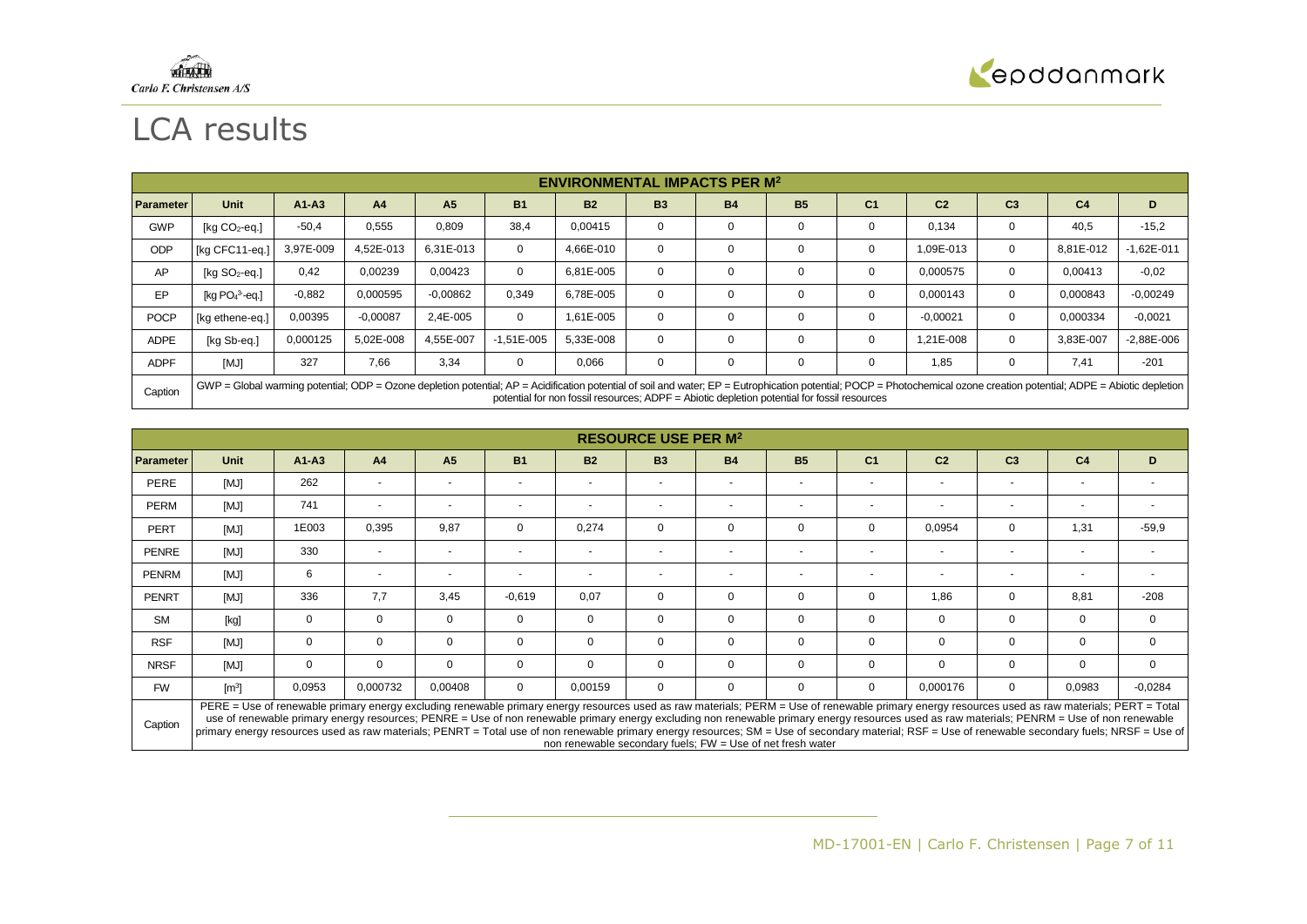

|                  | <b>WASTE CATEGORIES AND OUTPUT FLOWS PER M<sup>2</sup></b>                                                                                                                                                                                                                                 |           |                |                |             |             |             |             |           |                |                |                |                |              |
|------------------|--------------------------------------------------------------------------------------------------------------------------------------------------------------------------------------------------------------------------------------------------------------------------------------------|-----------|----------------|----------------|-------------|-------------|-------------|-------------|-----------|----------------|----------------|----------------|----------------|--------------|
| <b>Parameter</b> | <b>Unit</b>                                                                                                                                                                                                                                                                                | $A1 - A3$ | A <sub>4</sub> | A <sub>5</sub> | <b>B1</b>   | <b>B2</b>   | <b>B3</b>   | <b>B4</b>   | <b>B5</b> | C <sub>1</sub> | C <sub>2</sub> | C <sub>3</sub> | C <sub>4</sub> | D            |
| <b>HWD</b>       | [kg]                                                                                                                                                                                                                                                                                       | 5,2E-006  | 4.01E-007      | 5,9E-008       | $\mathbf 0$ | 4.51E-011   | $\mathbf 0$ | 0           | 0         | 0              | 9,68E-008      | 0              | 7,5E-009       | $-1E-007$    |
| <b>NHWD</b>      | [kg]                                                                                                                                                                                                                                                                                       | 0,241     | 0,000609       | 0,0448         | $\Omega$    | 6,11E-005   | $\Omega$    | 0           | 0         | $\mathbf 0$    | 0,000147       | 0              | 0,81           | $-0,207$     |
| RWD              | [kg]                                                                                                                                                                                                                                                                                       | 0,00277   | 1,59E-005      | 3,96E-005      | $\mathbf 0$ | 2,46E-008   | $\mathbf 0$ | 0           | 0         | 0              | 3,84E-006      | 0              | 0,000556       | $-0,00307$   |
|                  |                                                                                                                                                                                                                                                                                            |           |                |                |             |             |             |             |           |                |                |                |                |              |
| CRU              | [kg]                                                                                                                                                                                                                                                                                       |           | 0              | 0              | 0           | 0           | $\Omega$    | 0           | 0         | $\Omega$       |                |                | 0              |              |
| <b>MFR</b>       | [kg]                                                                                                                                                                                                                                                                                       | 0         | 0              | 0,691          | $\mathbf 0$ | $\mathbf 0$ | $\Omega$    | 0           | 0         | $\mathbf 0$    | $\mathbf 0$    | 0,513          | $\mathbf 0$    | 0            |
| <b>MER</b>       | [kg]                                                                                                                                                                                                                                                                                       | 0         | 0              | 0              | 0           | 0           | 0           | 0           | 0         | 0              | 0              | 0              | $\mathbf{0}$   | $\Omega$     |
| <b>EEE</b>       | [MJ]                                                                                                                                                                                                                                                                                       | 0         | 0              | 0,943          | $\mathbf 0$ | $\mathbf 0$ | $\Omega$    | 0           | 0         | 0              | $\Omega$       | 0              | 50,6           | $\mathbf 0$  |
| EET              | [MJ]                                                                                                                                                                                                                                                                                       | 0         | 0              | 2,17           | $\mathbf 0$ | $\mathbf 0$ | $\mathbf 0$ | $\mathbf 0$ | 0         | 0              | $\mathbf 0$    | 0              | 118            | $\mathbf{0}$ |
| Caption          | HWD = Hazardous waste disposed; NHWD = Non hazardous waste disposed; RWD = Radioactive waste disposed; CRU = Components for re-use; MFR = Materials for recycling; MER = Materials for redictional merry<br>recovery; $EEE = Exported electrical energy$ ; $EET = Exported thermal energy$ |           |                |                |             |             |             |             |           |                |                |                |                |              |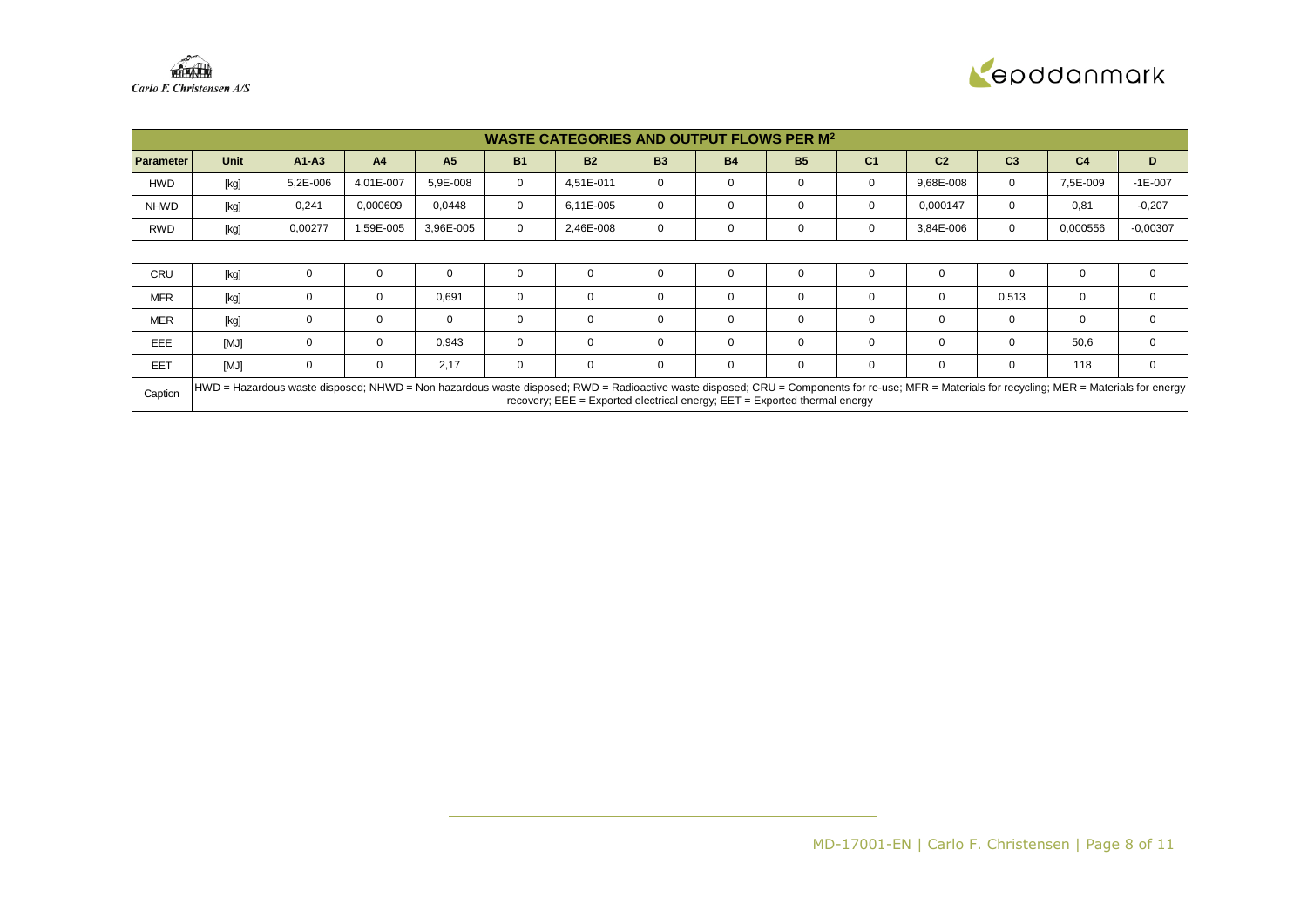



# Additional information

**Technical information on scenarios** 

### **Transport to the building site (A4)**

| Parameter                                   | Value                                                     | Unit |
|---------------------------------------------|-----------------------------------------------------------|------|
| Fuel type                                   | Diesel                                                    | -    |
| Truck type                                  | Euro 4, 20 - 26t gross weight /<br>17,3t payload capacity | -    |
| Transport distance                          | 200                                                       | km   |
| Capacity utilisation (including empty runs) | 0.85                                                      | $\%$ |

### **Installation of the product in the building (A5)**

| Parameter                                                                                                    | Value                   | Unit           |
|--------------------------------------------------------------------------------------------------------------|-------------------------|----------------|
| Electricity for hand tools                                                                                   | 0.03                    | МJ             |
| Reed (substituting waste materials)                                                                          | 0,446                   | kq             |
| Waste materials<br>Reed for incineration<br>Steel for recycling<br>٠<br>Pallets and PE-film for incineration | 0,446<br>0,691<br>0,212 | kg<br>kg<br>kq |

#### **Use (B1-B2)**

| Parameter                      | Value | Unit |
|--------------------------------|-------|------|
| <b>B1</b>                      |       |      |
| Decomposition of reed material | 22,3  | kq   |
| <b>B2</b>                      |       |      |
| Detergent                      | 0,005 | kq   |
| Water                          | 0,495 | ka   |

### **Reference service life**

| Reference service Life  | 50 years                                                                                        |
|-------------------------|-------------------------------------------------------------------------------------------------|
| Assumed quality of work | Following the 2017 technical<br>quidelines published by the<br>industry:<br>"Veludført stråtag" |

### **End of life (C1-C4)**

| Parameter                      | Value  | Unit |
|--------------------------------|--------|------|
| Collected separately           | 23,528 | kg   |
| Steel for recycling            | 0,513  | ĸq   |
| For final disposal             |        |      |
| Glass fleece for landfill<br>٠ | 0,715  | kq   |
| Reed material for incineration | 22.3   |      |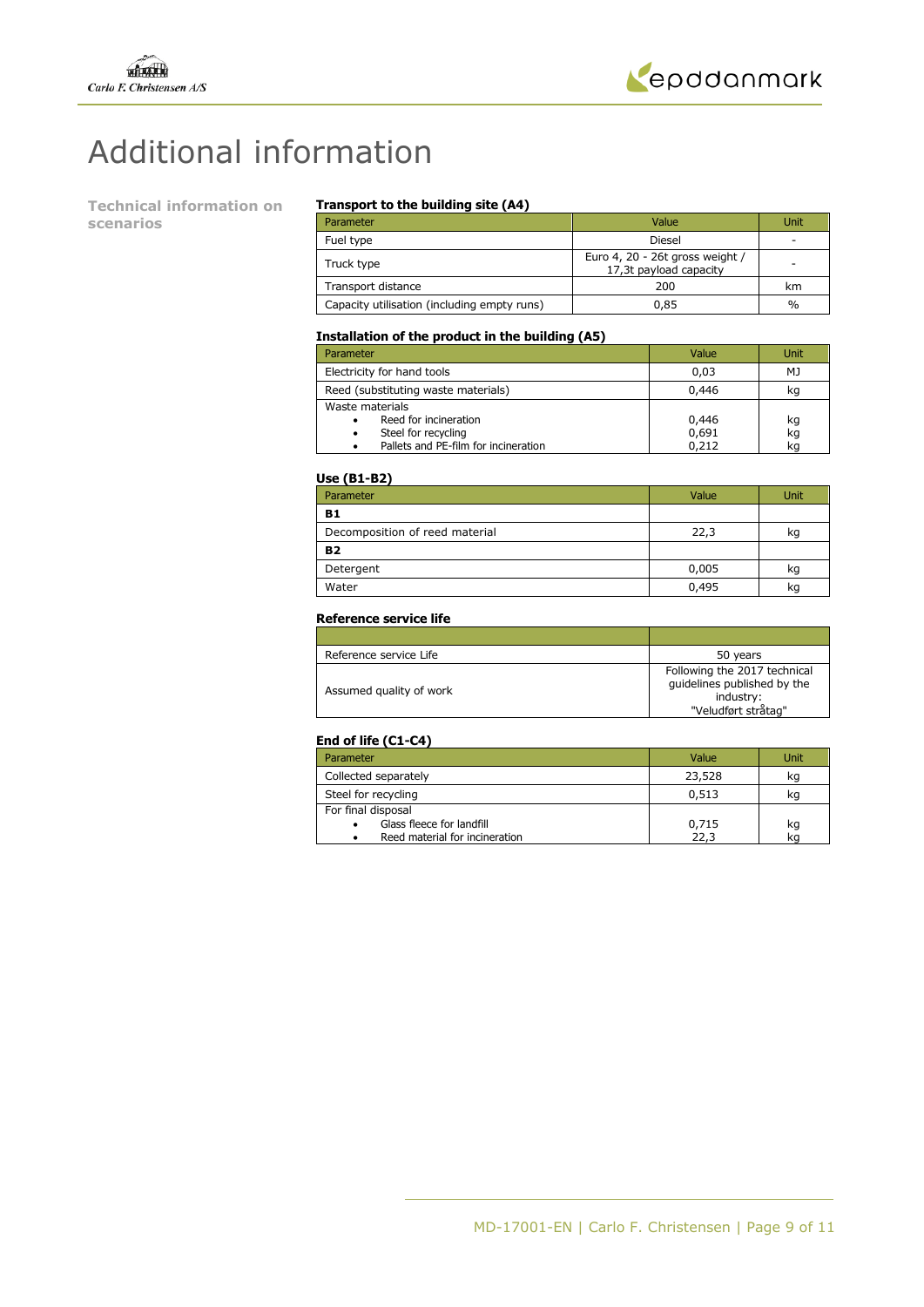

**Indoor air** *The EPD does not give information on release of dangerous substances to indoor air because the horizontal standards on measurement of release of regulated dangerous substances from construction products using harmonised test methods according to the provisions of the respective technical committees for European product standards are not available.* 

**Soil and water** *The EPD does not give information on release of dangerous substances to soil and water because the horizontal standards on measurement of release of regulated dangerous substances from construction products using harmonised test methods according to the provisions of the respective technical committees for European product standards are not available.*